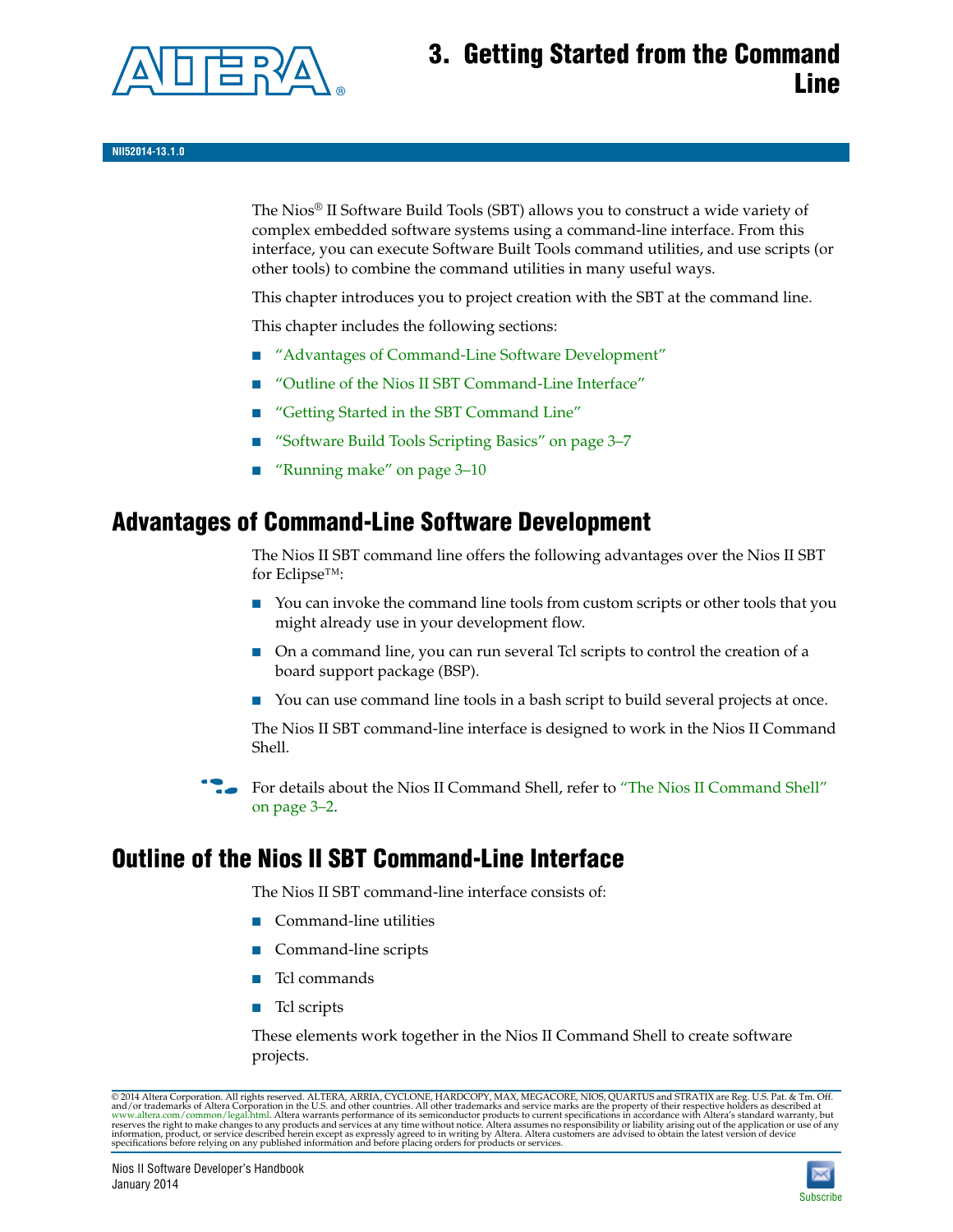### **Utilities**

The Nios II SBT command-line utilities enable you to create software projects. You can call these utilities from the command line or from a scripting language of your choice (such as perl or bash). On Windows, these utilities have a **.exe** extension. The Nios II SBT resides in the *<Nios II EDS install path>/***sdk2/bin** directory.

f Refer to "Altera-Provided Development Tools" in the *[Nios II Software Build Tools](http://www.altera.com/literature/hb/nios2/n2sw_nii52015.pdf)* chapter of the *Nios II Software Developer's Handbook* for a summary of the command-line utilities provided by the Nios II SBT.

### **Scripts**

Nios II SBT scripts implement complex behavior that extends the capabilities provided by the utilities.

[Table 3–1](#page-1-1) summarizes the scripts provided with the Nios II SBT.

<span id="page-1-1"></span>

| Table 3–1. Nios II SBT Scripts |  |  |  |  |  |  |  |  |
|--------------------------------|--|--|--|--|--|--|--|--|
|--------------------------------|--|--|--|--|--|--|--|--|

| <b>Command</b>        | <b>Summary</b>                                                        |
|-----------------------|-----------------------------------------------------------------------|
| nios2-bsp             | Creates or updates a BSP                                              |
| create-this-app $(1)$ | Creates a software example and builds it                              |
| create-this-bsp $(1)$ | Creates a BSP for a specific hardware design<br>example and builds it |

**Note to [Table 3–1](#page-1-1):**

<span id="page-1-2"></span>(1) There are **create-this-app** scripts for each software example and several **create-this-bsp** scripts for each hardware design example. For more details, refer to "Nios II Design Example Scripts" in the *[Nios II Software Build Tools](http://www.altera.com/literature/hb/nios2/n2sw_nii52016.pdf)  [Reference](http://www.altera.com/literature/hb/nios2/n2sw_nii52016.pdf)* chapter of the *Nios II Software Developer's Handbook*.

## **Tcl Commands**

Tcl commands are a crucial component of the Nios II SBT. Tcl commands allow you to exercise detailed control over BSP generation, as well as to define drivers and software packages.

## **Tcl Scripts**

The SBT provides powerful Tcl scripting capabilities. In a Tcl script, you can query project settings, specify project settings conditionally, and incorporate the software project creation process in a scripted software development flow. The SBT uses Tcl scripting to customize your BSP according to your hardware and the settings you select. You can also write custom Tcl scripts for detailed control over the BSP.

## <span id="page-1-0"></span>**The Nios II Command Shell**

The Nios II Command Shell is a bash command-line environment initialized with the correct settings to run Nios II command-line tools. The Command Shell supports the GCC toolchain.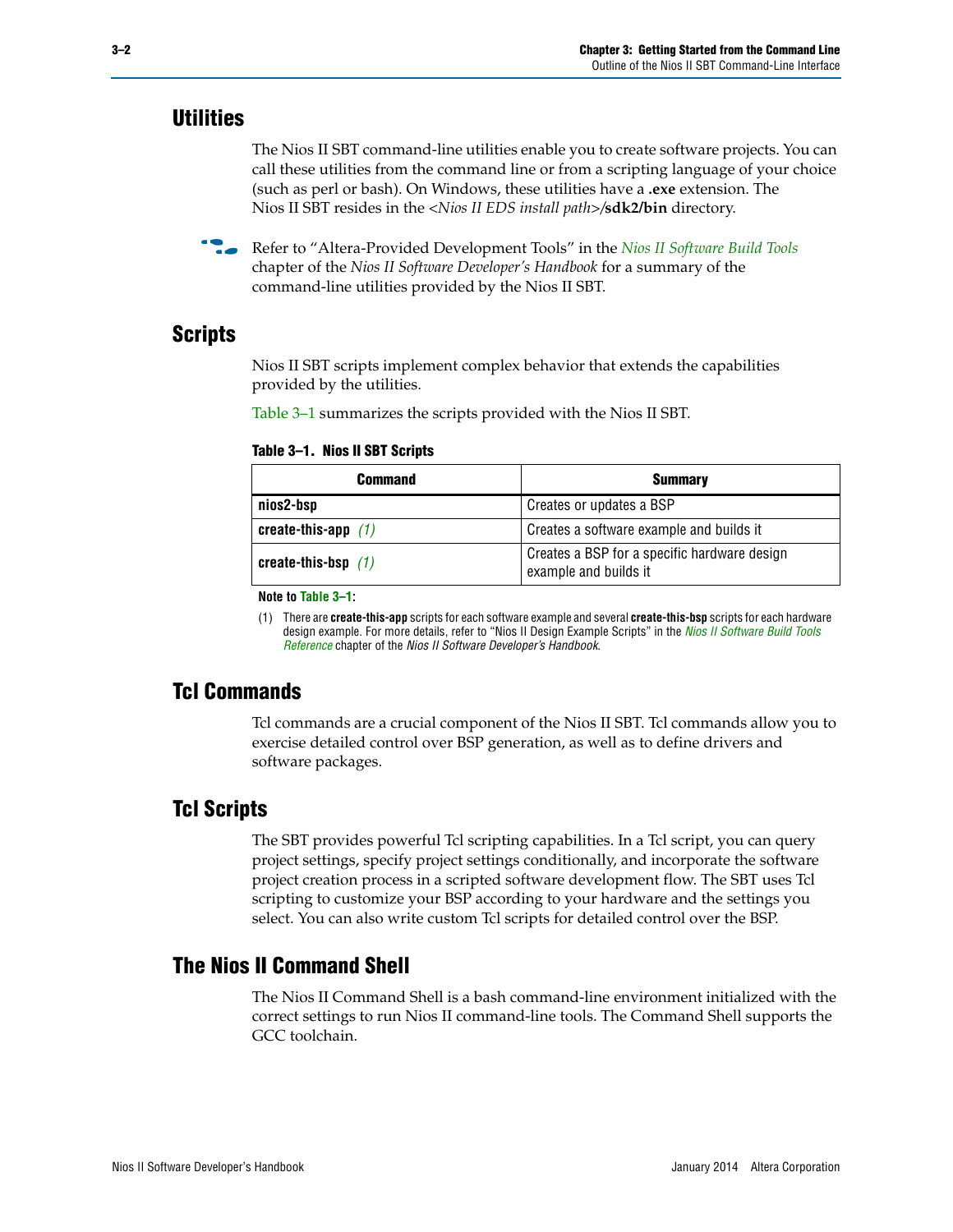For general information about GCC toolchains, refer to "Altera-Provided Development Tools" in the *[Nios II Software Build Tools](http://www.altera.com/literature/hb/nios2/n2sw_nii52015.pdf)* chapter of the *Nios II Software Developer's Handbook* 

### **Starting the Nios II Command Shell**

To open the Nios II Command Shell, perform the following steps, depending on your environment:

- In the Windows operating system, on the Start menu, point to **Programs** > **Altera** > **Nios II EDS** *<version>*,and click **Nios II** *<version>* **Command Shell**:.
- In the Linux operating system, in a command shell, change directories to *<Nios II EDS install path>*, and type the command nios2\_command\_shell.sh.

### **Auto-Executing a Command in the Nios II Command Shell**

In certain situations, you might need to run a command or a script automatically after the Nios II Command Shell is initialized. When you start the Nios II Command Shell environment, to automatically execute a command perform one of the following steps, depending on your environment:

■ In the Windows operating system, execute the following command:

*"<Nios II EDS install path>*/Nios II Command Shell.bat*" <command>*r

■ In the Linux operating system, execute the following command:

*<Nios II EDS install path>*/nios2\_command\_shell.sh *<command>*r

For example, in Windows, to run an automated build, you might execute the following command:

*"<Nios II EDS install path>*/Nios II Command Shell.bat*"* custom\_build.shr

The Nios II Command Shell startup script (Nios II Command Shell.bat or nios2\_command\_shell.sh) makes no special assumptions about its initial environment. You can use the Nios II Command Shell with auto-execution from any environment that accepts commands native to your host operating system. For example, in Linux you can use **crontab** to schedule a job to run in the Nios II Command Shell at a later time.

# <span id="page-2-0"></span>**Getting Started in the SBT Command Line**

Using the Nios II SBT on the command line is the best way to learn about it. The following tutorial guides you through the process of creating, building, running, and debugging a "Hello World" program with a minimal number of steps. Later chapters provide more of the underlying details, allowing you to take more control of the process. The goal of this chapter is to show you that the basic process is simple and straightforward.

The Nios II SBT includes a number of scripts that demonstrate how to combine command utilities to obtain the results you need. This tutorial uses a **create-this-app** script as an example.

### **What You Need**

To complete this tutorial, you must have the following: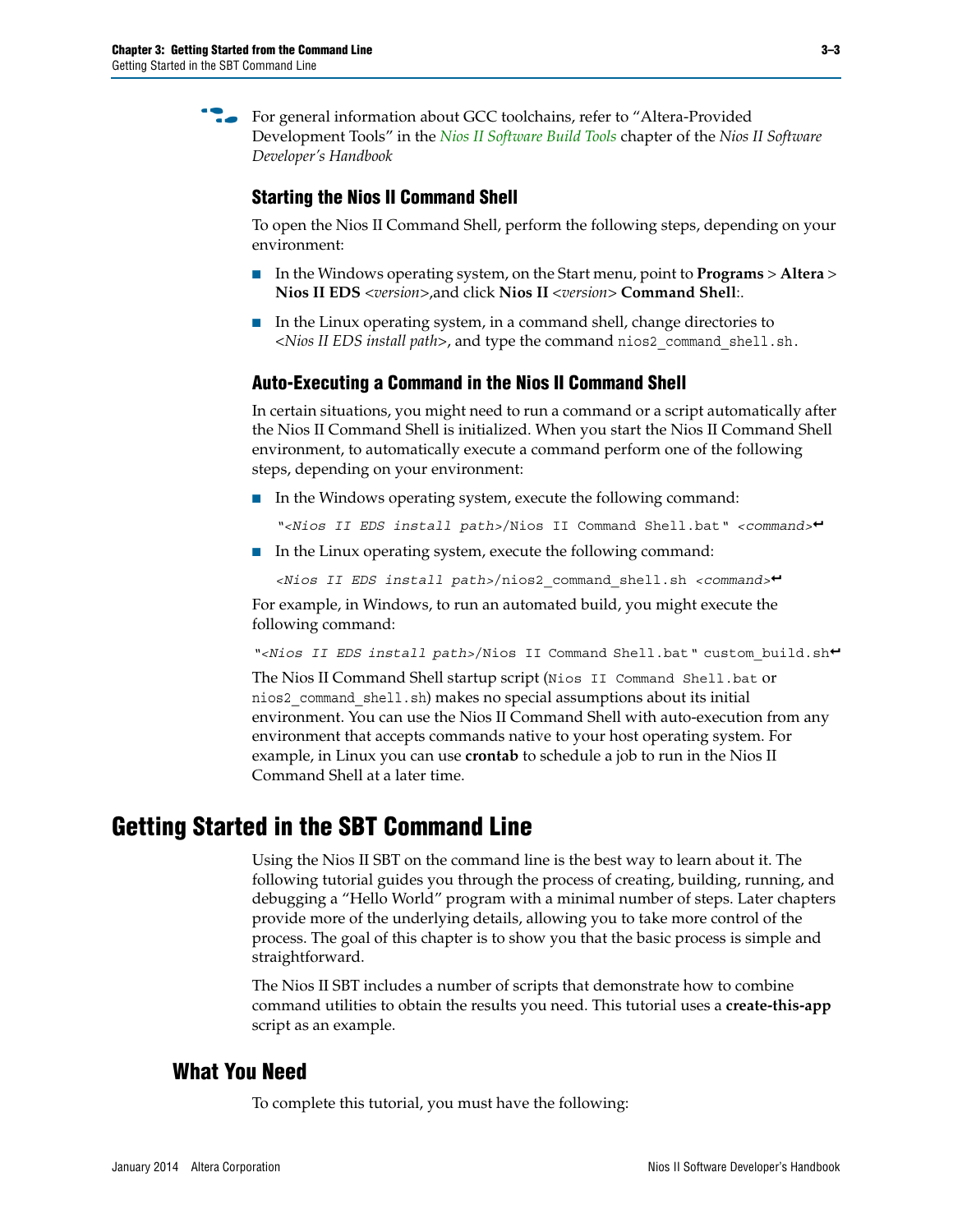- Altera Quartus<sup>®</sup> II development software, version 8.0 or later. The software must be installed on a Windows or Linux computer that meets the Quartus II minimum requirements.
- The Altera Nios II Embedded Design Suite (EDS), version 8.0 or later.
- An Altera development board.
- A download cable such as the Altera USB-Blaster<sup>™</sup> cable.

You run the Nios II SBT commands from the Nios II Command Shell.

For details about the Nios II Command Shell, refer to ["The Nios II Command Shell".](#page-1-0)

### **Creating hello\_world for an Altera Development Board**

In this section you create a simple "Hello World" project. To create and build the hello world example for an Altera development board, perform the following steps:

- 1. Start the Nios II Command Shell, as described in ["The Nios II Command Shell".](#page-1-0)
- 2. Create a working directory for your hardware and software projects. The following steps refer to this directory as *<projects>*.
- 3. Change to the *<projects>* directory by typing the following command:

cd *<projects>*r

- 4. Locate a Nios II hardware example for your Altera development board. For example, if you have a Stratix® IV GX FPGA Development Kit, you might select *<Nios II EDS install path>***/examples**/**verilog/niosII\_stratixIV\_4sgx230/ triple\_speed\_ethernet\_design**.
- 5. Copy the hardware example to your *<projects>* working directory, using a command such as the following:

cp -R /altera/100/nios2eds/examples/verilog/niosII\_stratixIV\_4sgx230/triple\_speed\_ethernet\_design .<sup>+</sup>

6. Ensure that the working directory and all subdirectories are writable by typing the following command:

chmod -R +w .r

- 7. The *<projects>* directory contains a subdirectory named **software\_examples/app/ hello\_world**. The following steps refer to this directory as *<application>.*
- 8. Change to the *<application>* directory by typing the following command:

cd *<application>*r

9. Type the following command to create and build the application:

 $./create-this-app+$ 

The **create-this-app** script copies the application source code to the *<application>* directory, runs **nios2-app-generate-makefile** to create a makefile (named **Makefile**), and then runs **make** to create an Executable and Linking Format File (**.elf**). The **create-this-app** script finds a compatible BSP by looking in *<projects>***/ software\_examples/bsp**. In the case of hello\_world, it selects the hal\_default BSP.

To create the example BSP, **create-this-app** calls the **create-this-bsp** script in the BSP directory.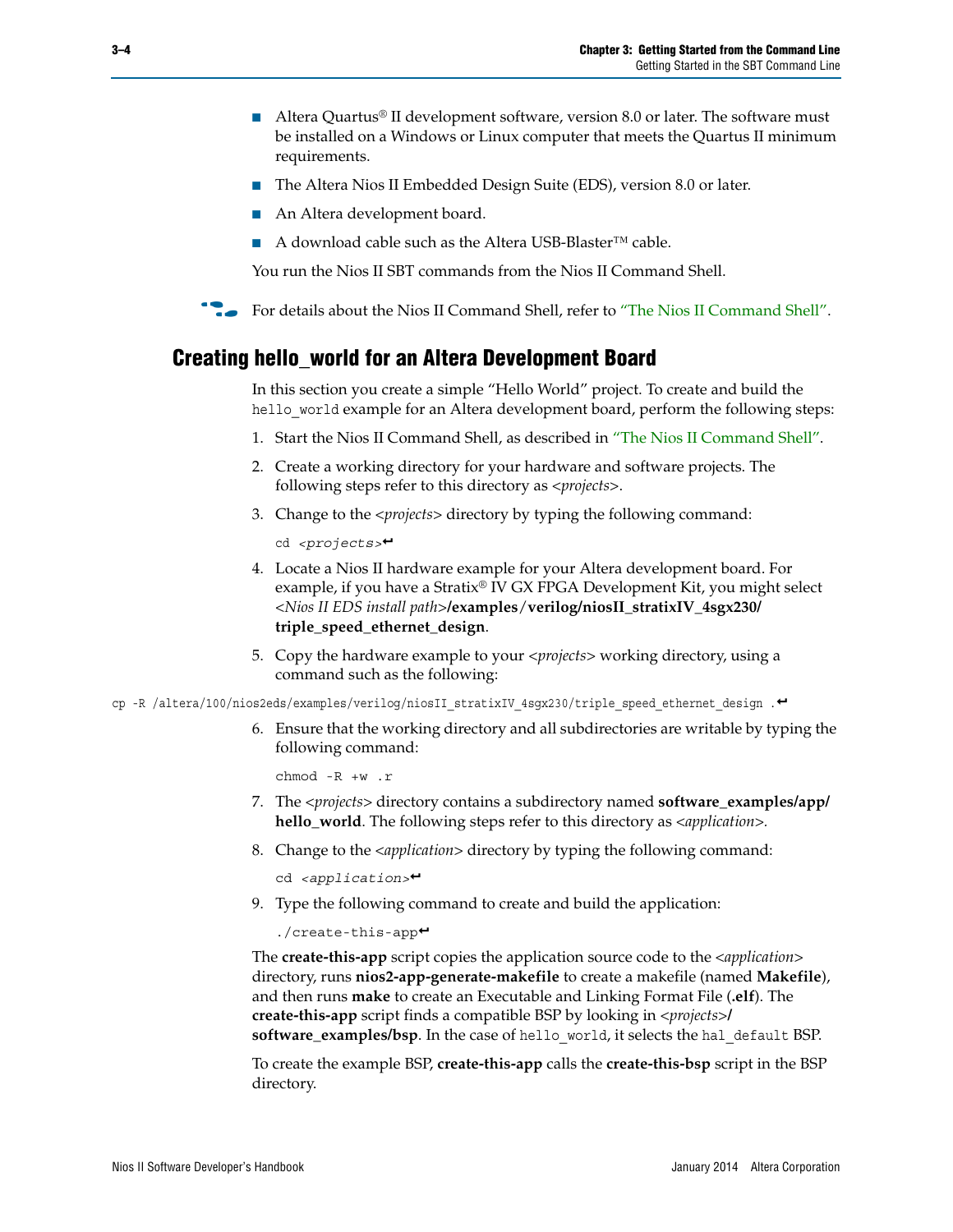## **Running hello\_world on an Altera Development Board**

To run the hello world example on an Altera development board, perform the following steps:

- 1. Start the Nios II Command Shell.
- 2. Download the SRAM Object File (**.sof**) for the Quartus II project to the Altera development board. This step configures the FPGA on the development board with your project's associated SOPC Builder system.

The .**sof** file resides in *<projects>*, along with your Quartus II Project File (**.qpf)**. You download it by typing the following commands:

```
cd <projects>r
nios2-configure-sofr
```
The board is configured and ready to run the project's executable code.

The **nios2-configure-sof** utility runs the Quartus II Programmer to download the .**sof** file. You can also run the quartus\_pgm command directly.

**for more information about programming the hardware, refer to the** *Nios II* **<b>c** *[Hardware Development Tutorial](http://www.altera.com/literature/tt/tt_nios2_hardware_tutorial.pdf)*.

- 3. Start another command shell. If practical, make both command shells visible on your desktop.
- 4. In the second command shell, run the Nios II terminal application to connect to the Altera development board through the JTAG UART port by typing the following command:

 $nios2-terminal \rightarrow$ 

- 5. Return to the original command shell, and ensure that *<projects>***/ software\_examples/app/hello\_world** is the current working directory.
- 6. Download and run the hello world executable program as follows:

nios2-download -g hello\_world.elf<sup>+</sup>

The following output appears in the second command shell:

Hello from Nios II!

### **Debugging hello\_world**

An integrated development environment is the most powerful environment for debugging a software project. You debug a command-line project by importing it to the Nios II SBT for Eclipse. After you import the project, Eclipse uses your makefiles to build the project. This two-step process combines the advantages of the SBT command line development flow with the convenience of a GUI debugger.

This section discusses the process of importing and debugging the **hello\_world** application.

#### **Import the hello\_world Application**

To import the **hello\_world** application, perform the following steps:

1. Launch the Nios II SBT for Eclipse.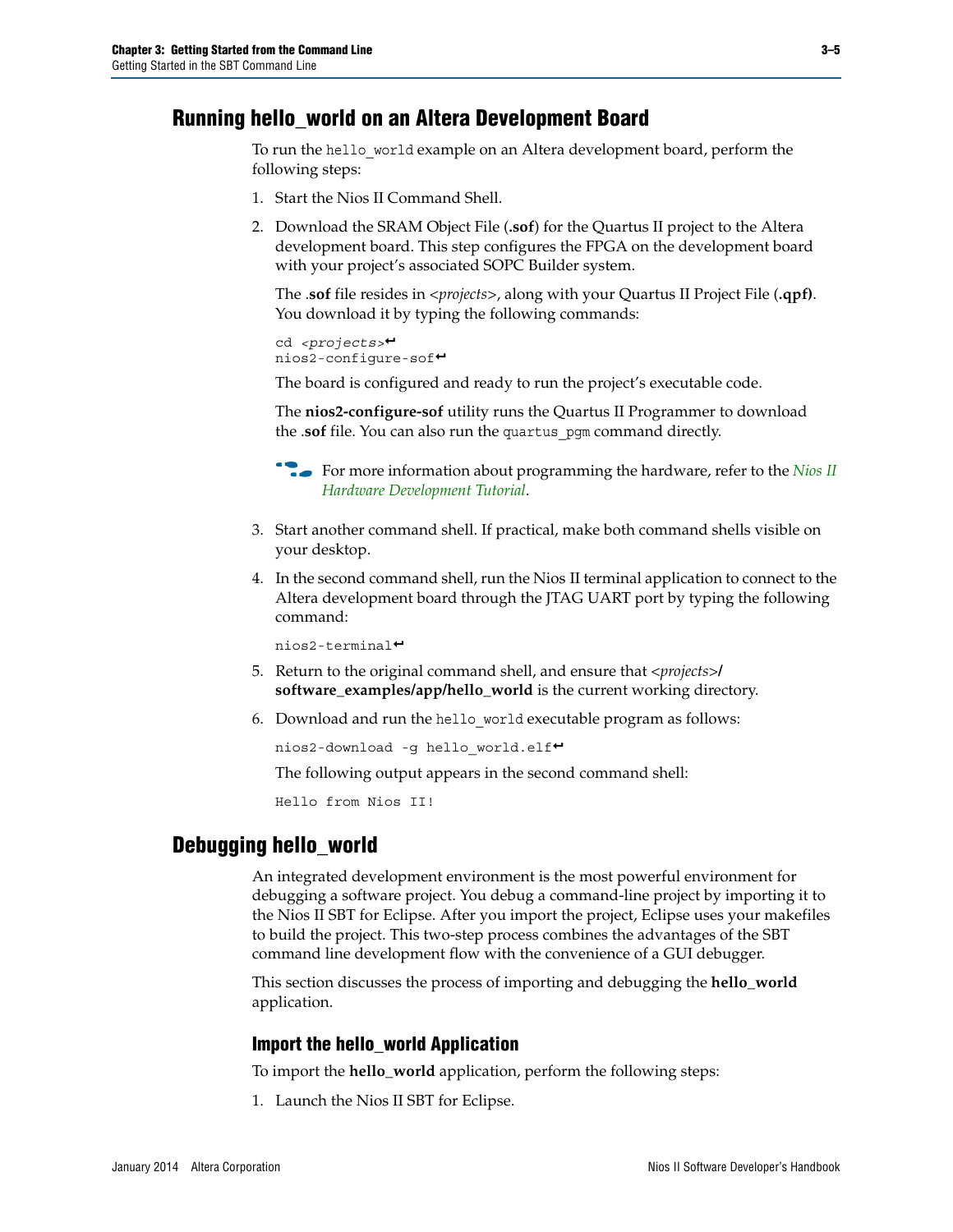- 2. On the File menu, click **Import**. The **Import** dialog box appears.
- 3. Expand the **Nios II Project** folder, and select **Import Nios II project**.
- 4. Click **Next**. The **File Import** wizard appears.
- 5. Click **Browse** and navigate to the *<application>* directory, containing the **hello\_world** application project.
- 6. Click **OK**. The wizard fills in the project path.
- 7. Type the project name hello\_world in the **Project name** box.
- 8. Click **Finish**. The wizard imports the application project.
- $\Box$  If you want to view the BSP source files while debugging, you also need to import the BSP project into the Nios II SBT for Eclipse.

For a description of importing BSPs into Eclipse, refer to "Importing a Command-Line Project" in the *[Getting Started with the Graphical User Interface](http://www.altera.com/literature/hb/nios2/n2sw_nii52017.pdf)* chapter of the *Nios II Software Developer's Handbook.*

#### **Download Executable Code and Start the Debugger**

To debug the software project, perform the following steps:

- 1. Right-click the hello\_world project, point to **Debug As**, and click **Nios II Hardware**.
- 2. If the **Confirm Perspective Switch** dialog box appears, click **Yes**.

After a moment, you see the main() function in the editor. There is a blue arrow next to the first line of code, indicating that execution is stopped on this line.

When targeting Nios II hardware, the **Debug As** command does the following tasks:

- Creates a default debug configuration for the target board.
- Establishes communication with the target board
- Optionally verifies that the expected SOPC Builder system is configured in the FPGA.
- Downloads the **.elf** file to memory on the target board.
- a. Sets a breakpoint at main().
- Instructs the Nios II processor to begin executing the code.
- 3. In the Run menu, click **Resume** to resume execution. You can also resume execution by pressing **F8**.

When debugging a project in Eclipse, you can also pause, stop, and single-step the program, set breakpoints, examine variables, and perform many other common debugging tasks.

For more detailed information about debugging projects in the Nios II SBT for Eclipse, refer to "Importing a Command-Line Project" and "Getting Started with Eclipse" in the *[Getting Started with the Graphical User Interface](http://www.altera.com/literature/hb/nios2/n2sw_nii52017.pdf)* chapter of the *Nios II Software Developer's Handbook*.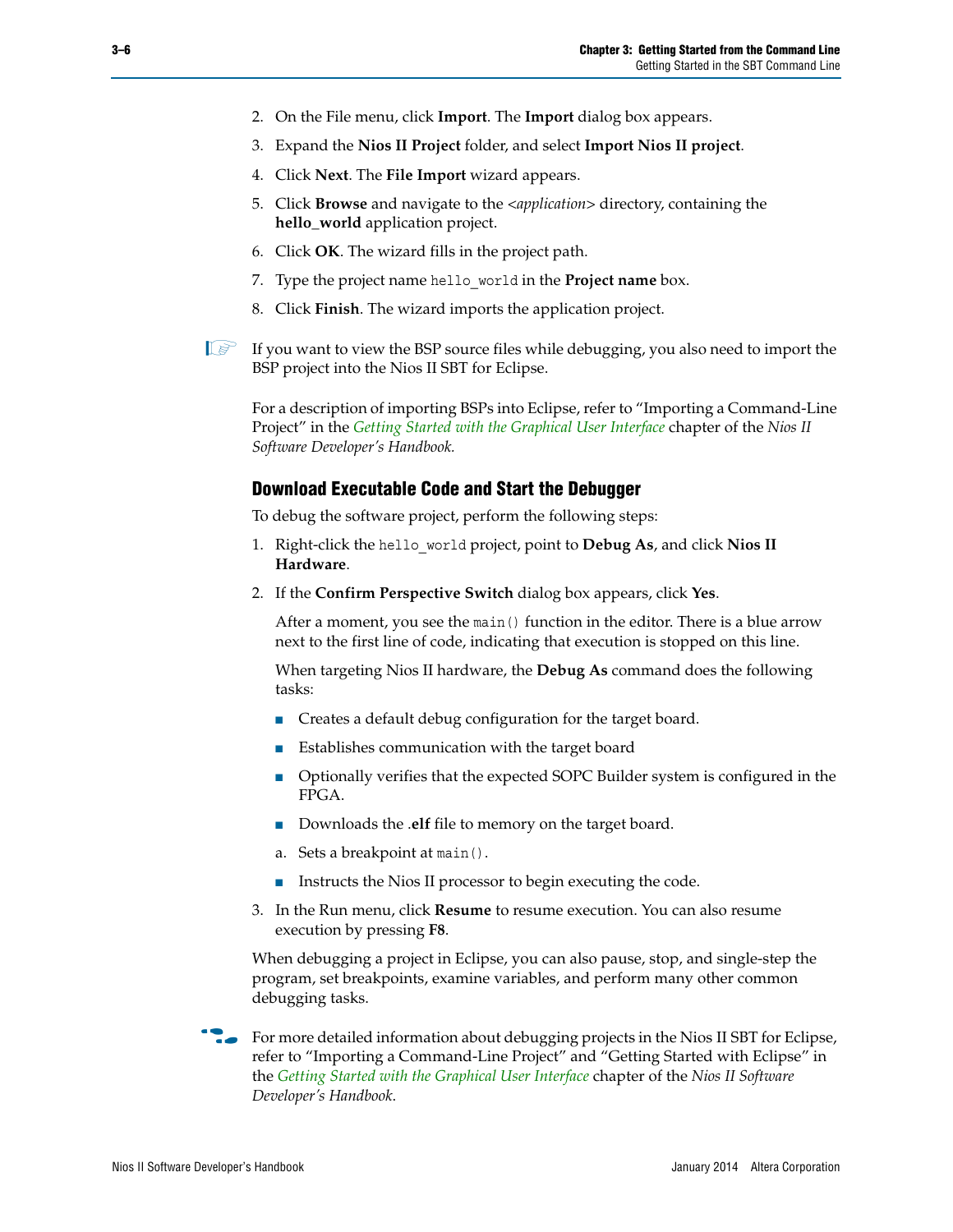# <span id="page-6-0"></span>**Software Build Tools Scripting Basics**

This section provides an example to teach you how you can create a software application using a command line script.

In this section, assume that you want to build a software application for a Nios II system that features the **lan91c111** component and supports the NicheStack® TCP/IP stack. Furthermore, assume that you have organized the hardware design files and the software source files as shown in [Figure 3–1](#page-6-1).

<span id="page-6-1"></span>**Figure 3–1. Simple Software Project Directory Structure**



## **Creating a BSP with a Script**

One easy method for creating a BSP is to use the **nios2-bsp** script. The script in [Example 3–1](#page-6-2) creates a BSP and then builds it.

#### <span id="page-6-2"></span>**Example 3–1. nios2-bsp**

```
nios2-bsp ucosii . ../SOPC/ --cmd enable_sw_package altera_iniche \setminus--set altera_iniche.iniche_default_if lan91c111
make
```
[Table 3–2](#page-7-0) shows the meaning of each argument to the **nios2-bsp** script in [Example 3–1](#page-6-2).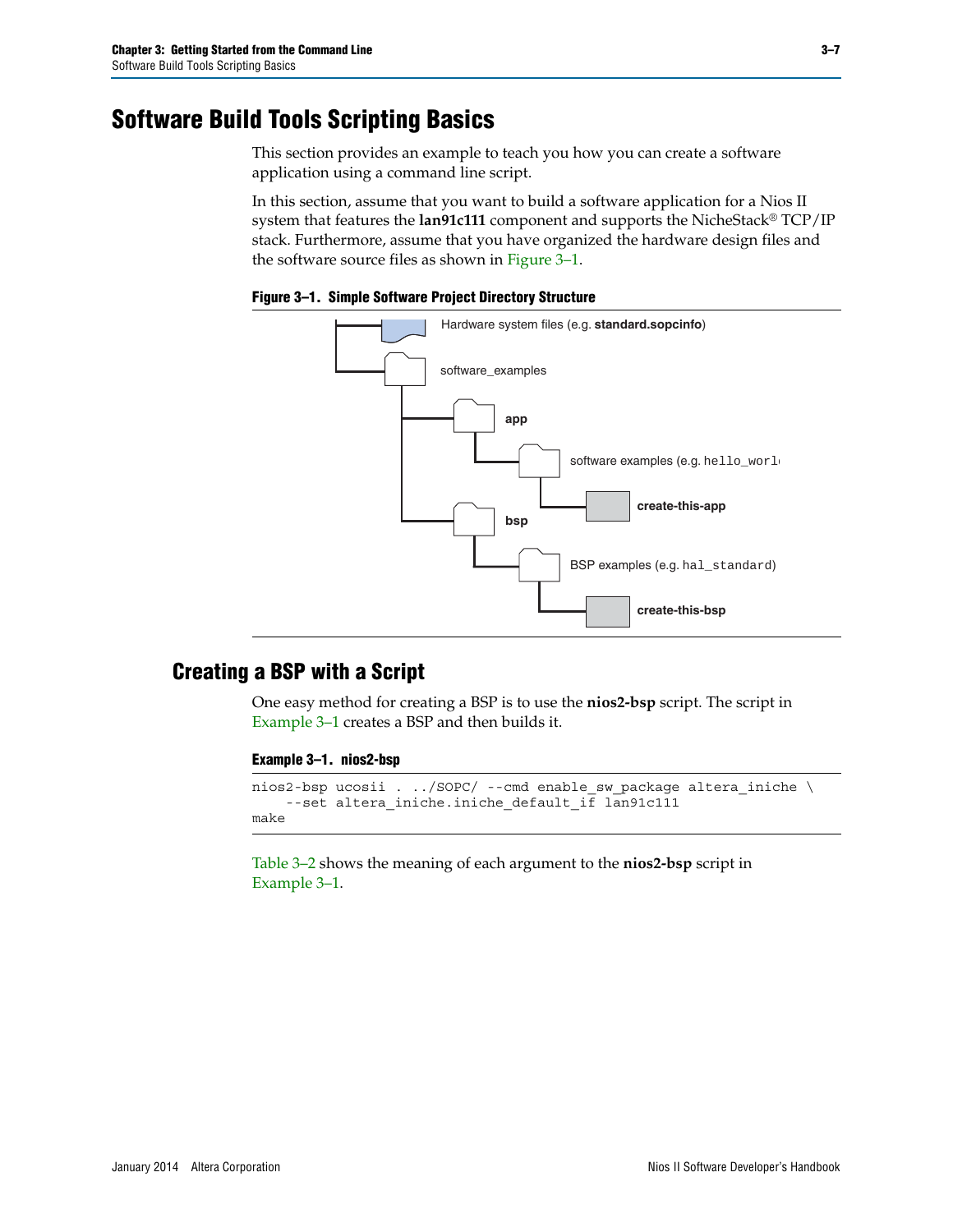**f** For additional information about the nios2-bsp command, refer to "Nios II Software Build Tools Utilities" in the *[Nios II Software Build Tools Reference](http://www.altera.com/literature/hb/nios2/n2sw_nii52016.pdf)* chapter of the *Nios II Software Developer's Handbook*.

#### <span id="page-7-0"></span>**Table 3–2. nios2-bsp Example Arguments**

| <b>Argument</b>                                 | <b>Purpose</b>                                                                                      | <b>Further Information</b>                                                                                                                                                                                                   |
|-------------------------------------------------|-----------------------------------------------------------------------------------------------------|------------------------------------------------------------------------------------------------------------------------------------------------------------------------------------------------------------------------------|
| ucosii                                          | Sets the operating system<br>to MicroC/OS-II                                                        | "Settings Managed by the<br>Software Build Tools" in the<br><b>Nios II Software Build Tools</b><br>Reference chapter of the<br>Nios II Software Developer's<br>Handbook                                                      |
|                                                 | Specifies the directory in<br>which the BSP is to be<br>created                                     |                                                                                                                                                                                                                              |
| $\ldots$ /SOPC/                                 | Points to the location of the<br>hardware project                                                   |                                                                                                                                                                                                                              |
| --cmd enable sw package altera iniche           | Adds the NicheStack TCP/IP<br>stack software package to<br>the BSP                                  | "Settings Managed by the<br>Software Build Tools" and<br>"Software Build Tools Tcl<br>Commands" in the <i>Nios II</i><br><b>Software Build Tools</b><br>Reference chapter of the<br>Nios II Software Developer's<br>Handbook |
| --set altera iniche.iniche default if lan91c111 | Specifies the default<br>hardware interface for the<br>NicheStack TCP/IP Stack -<br>Nios II Edition | "Settings Managed by the<br>Software Build Tools" in the<br>Nios II Software Build Tools<br>Reference chapter of the<br>Nios II Software Developer's<br>Handbook                                                             |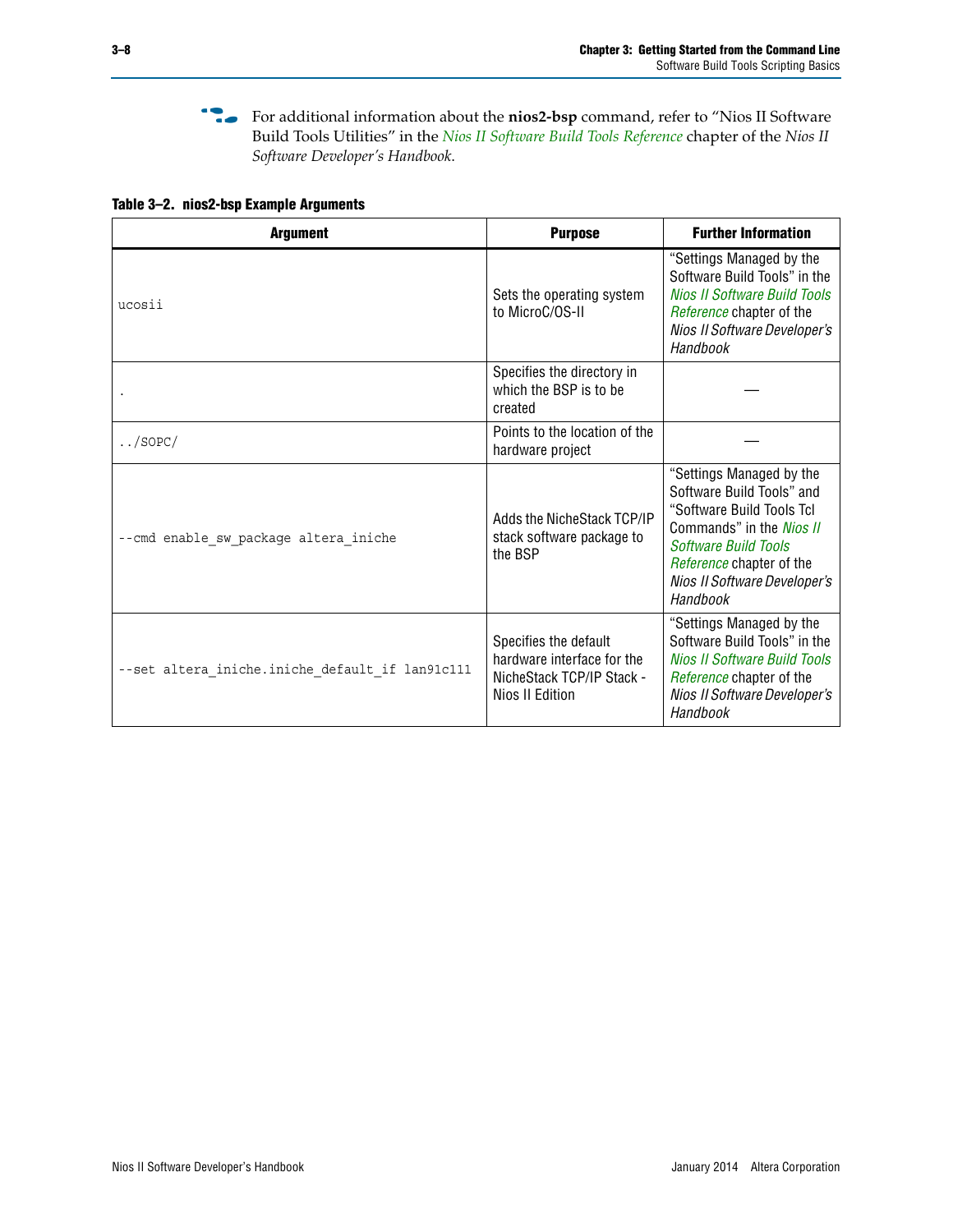[Figure 3–2](#page-8-0) shows the flow to create a BSP using the **nios2-bsp** script. The **nios2-bsp** script uses the **.sopcinfo** file to create the BSP files. You can override default settings chosen by **nios2-bsp** by supplying command-line arguments, Tcl scripts, or both.

<span id="page-8-0"></span>



## **Creating an Application Project with a Script**

You use **nios2-app-generate-makefile** to create application projects. The script in [Example 3–2](#page-8-1) creates an application project and builds it.

#### <span id="page-8-1"></span>**Example 3–2. nios2-app-generate-makefile**

```
nios2-app-generate-makefile --bsp-dir ../BSP \
    --elf-name telnet-test.elf --src-dir source/
make
```
[Table 3–3](#page-8-2) shows the meaning of each argument in [Example 3–2](#page-8-1).

<span id="page-8-2"></span>

|  | Table 3-3. nios2-app-generate-makefile Example Arguments |  |
|--|----------------------------------------------------------|--|
|--|----------------------------------------------------------|--|

| <b>Argument</b>            | <b>Purpose</b>                                                          |
|----------------------------|-------------------------------------------------------------------------|
| $-$ bsp-dir/BSP            | Specifies the location of the BSP on which this<br>application is based |
| --elf-name telnet-test.elf | Specifies the name of the executable file                               |
| --src-dir source/          | Tells nios2-app-generate-makefile where to find the<br>C source files   |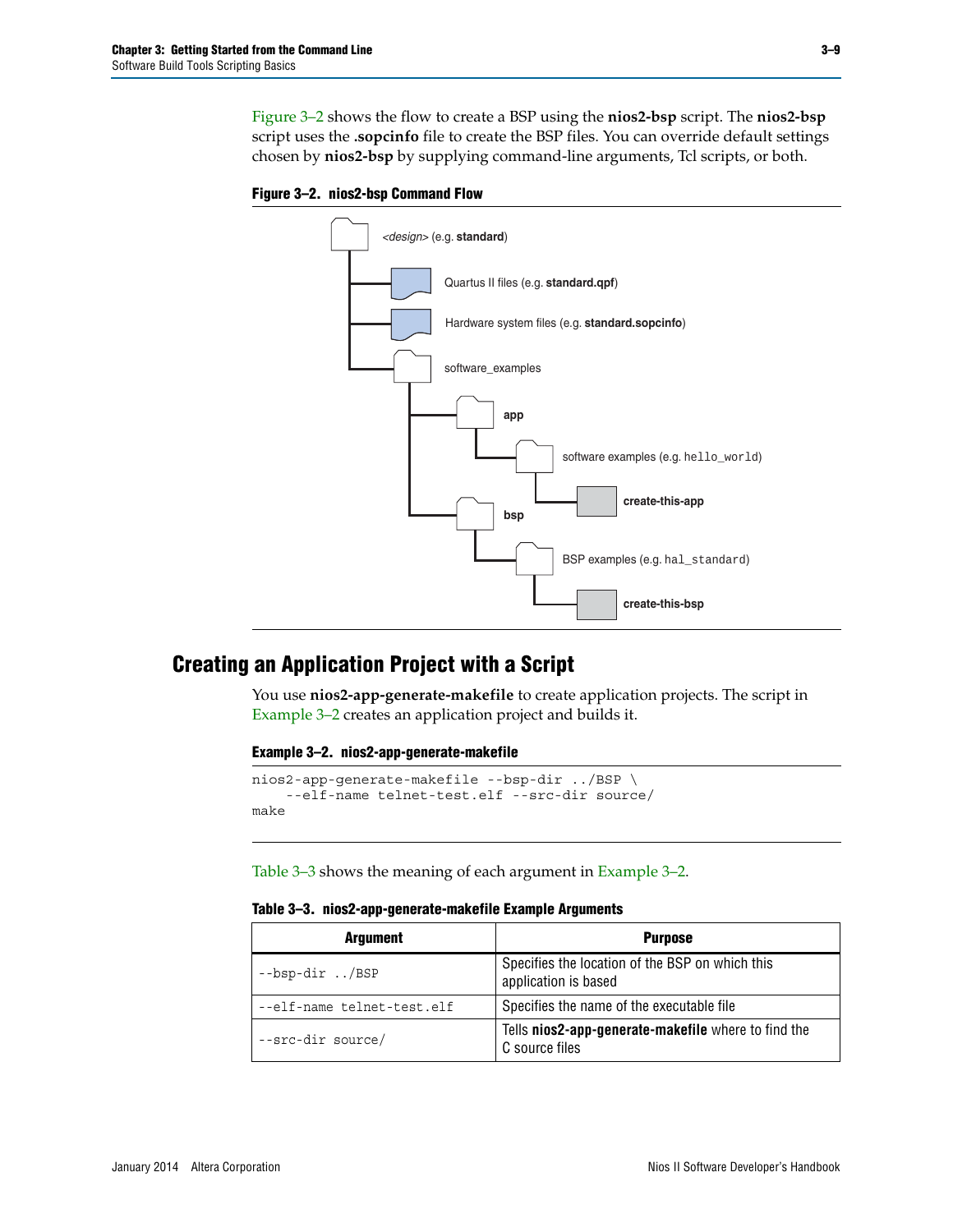**For further information about each command argument in [Table 3–3](#page-8-2), refer to "Nios II** Software Build Tools Utilities" in the *[Nios II Software Build Tools Reference](http://www.altera.com/literature/hb/nios2/n2sw_nii52016.pdf)* chapter of the *Nios II Software Developer's Handbook.* For more detail about the software example scripts, refer to "Nios II Design Example Scripts" in the *[Nios II Software Build Tools](http://www.altera.com/literature/hb/nios2/n2sw_nii52016.pdf)  [Reference](http://www.altera.com/literature/hb/nios2/n2sw_nii52016.pdf)* chapter of the *Nios II Software Developer's Handbook*.

# <span id="page-9-0"></span>**Running make**

**nios2-bsp** places all BSP files in the BSP directory, specified on the command line with argument --bsp-dir. After running **nios2-bsp**, you run **make**, which compiles the source code. The result of compilation is the BSP library file, also in the BSP directory. The BSP is ready to be linked with your application.

You can specify multiple targets on a **make** command line. For example, the following command removes existing object files in the current project directory, builds the project, downloads the project to a board, and runs it:

```
make clean download-elf\blacktriangleleft
```
You can modify an application or user library makefile with the **nios2-lib-update-makefile** and **nios2-app-update-makefile** utilities. With these utilities, you can execute the following tasks:

- Add source files to a project
- Remove source files from a project
- Add compiler options to a project's make rules
- Modify or remove compiler options in a project's make rules

# **Creating Memory Initialization Files**

To create memory initialization files for a Nios II system, you can use the Nios II Command Shell. Change to the software application folder, and type:

```
make mem init generate<sup>+</sup>
```
This command creates the memory initialization and simulation files for all memory devices. It also generates a Quartus II IP File (**.qip**). The **.qip** file tells the Quartus II software where to find the initialization files. Add the **.qip** file to your Quartus II project.